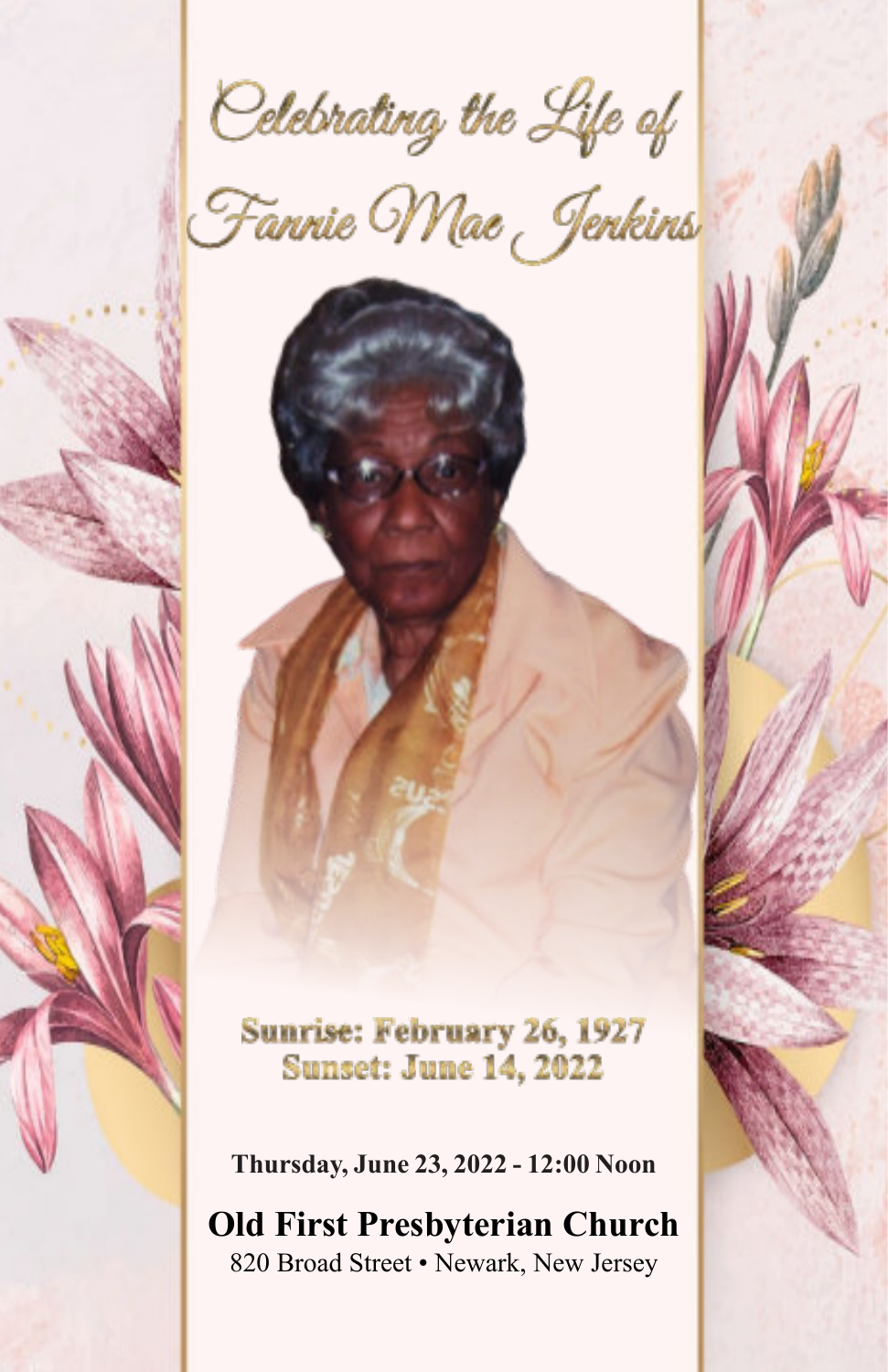Obituary

Fannie Mae Jenkins was born to Annie Lee Green (née Watson) and Theodore Green, Sr. on February 26, 1927 in Newark, New Jersey. She was the third born of what would ultimately be 13 children, and she was the eldest surviving daughter, as their first child, Rena Mae, died when she was two years old.

She attended Eighteenth Avenue School through sixth grade, then went on to the Seventh Day Adventist school with her brother Theodore. Her first job was in a toy factory in Newark, which subsequently converted to making war materials as many manufacturers did during World War II. As Fannie told it, "we were making bombs." Afterwards, she worked pressing clothes at Chink's dry cleaners. Her siblings raved about what an excellent presser she was, and she would often press clothing for friends and family.

In 1945, when she was living on Fairview Avenue with her parents and siblings, a friend invited Fannie Mae and her sister Lucy (Cuteny) on a group date with a few young gentlemen. One of those gentlemen would become her future husband, Albert William Jenkins. They fell in love and married on June 16, 1947 and honeymooned in Niagara Falls. Their first son, Burrell William was born on June 5, 1948. On July 9, 1952 she gave birth to another son, Dwight.

During her marriage, Fannie Mae loved traveling with Albert, taking road trips to Lynchburg, South Carolina and Georgia to visit relatives. Her sisters, Jeanette and Doretha, who were nearly 20 years younger, remember that Albert and Fannie Mae would generously take them on trips as well. Fannie Mae and Albert were well knew for taking family along on trips also to the Bronx, White Plains, New Rochelle as well as taking her sons to amusement parks such as Coney Island, Palisades Park, and Olympic Park.

Fannie Mae was the ultimate caretaker. As the oldest daughter, she was a mother figure to her younger siblings, and stayed home with her own kids in their earliest years which, according to Dwight, was instrumental to their growth. "She always instilled in us right from wrong and taught us things at an early age – how to clean, wash dishes, iron and sew. She nursed us back to health. No matter what was wrong with us, she had the remedy." In the final year of her mother's life, Fannie Mae, along with her sisters, was dedicated to her care. Fannie Mae was also known to take care of her siblings' kids for stretches of time, including her nephews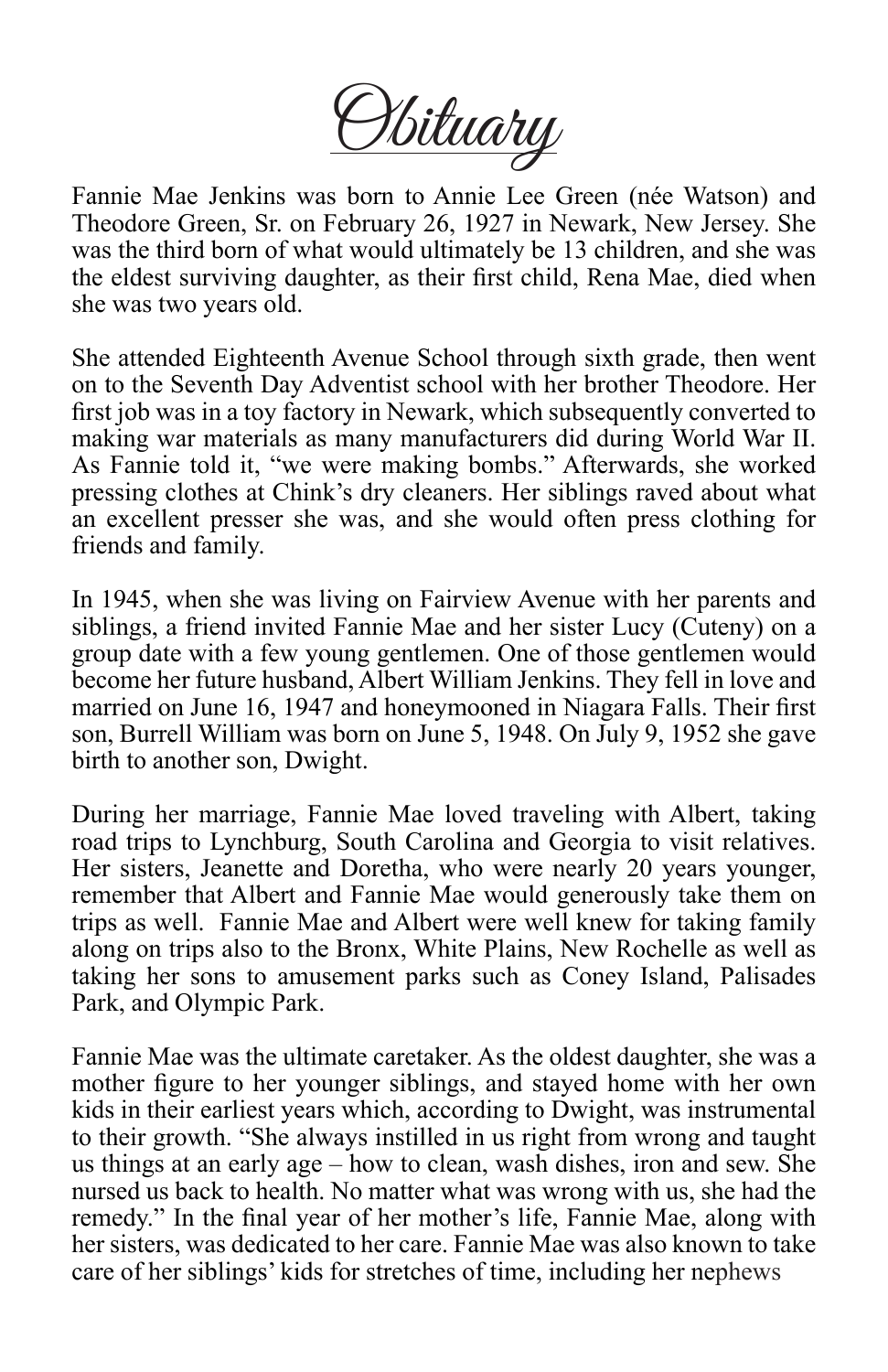Mario, Vance, and Dorian, and the children of her cousin Sheila. She was famous for pressing and curling the hair of her sisters, cousins, nieces, and friends, and giving away jewelry and fine articles of clothing.

Fannie Mae took pride in her cooking, and everyone agreed her food was incredible. In 1965, she started working part-time as a cook in the Newark school system. Shortly after, she was promoted to Head Cook. She retired from the Newark Board of Education in 1990 and she enjoyed her retirement for 33 years.

As like her age, Fannie Mae was truly old school. She would cook and clean the house while listening to gospel music. She enjoyed reading the new papers daily and would read the Daily News, Star Ledger, Amsterdam News "African American newspaper of its time," and the Newark Evening News at night. She also enjoyed playing cards on the weekend with her siblings.

Fannie Mae attended Central Presbyterian Church in Newark, where she was a Deaconess. For many years, Fannie Mae resided at Hayes Homes until moving to High Park Gardens co-op apartments on Somerset Street in 1966. She lived there for 42 years. In 2008 she moved to the JC White Senior Citizen building at 516-518 Bergen Street where she lived for 12 years. After two years in care facilities, she passed away in hospice on June 14th, 2022 at the age of 95.

Fannie Mae was predeceased by her mother, father, husband, son Burrell, grandchildren Keith Dent and Joy Lavonne Hill, and siblings Rena Mae, Theodore Green, Jr., Leroy Green, Sr., Audrey Jones, Roland Green, Sr., Earl Green, Hilton Green, Sr., Wesley Green, and Dorothy Gray. She is survived by her son Dwight Jenkins of Newark and his life partner Beverly El-Amin; her grandson Corey Chillious of Woodbridge, NJ; her siblings, Lucy Edwards of Philadelphia, Jeanette Oliver and her husband Harvey of Montclair, NJ, Doretha Brownlee of Virginia Beach, VA; her sister-in-law Willa Green of Westfield, NJ; and countless nieces, nephews, and cousins in which her feisty and independent spirit live.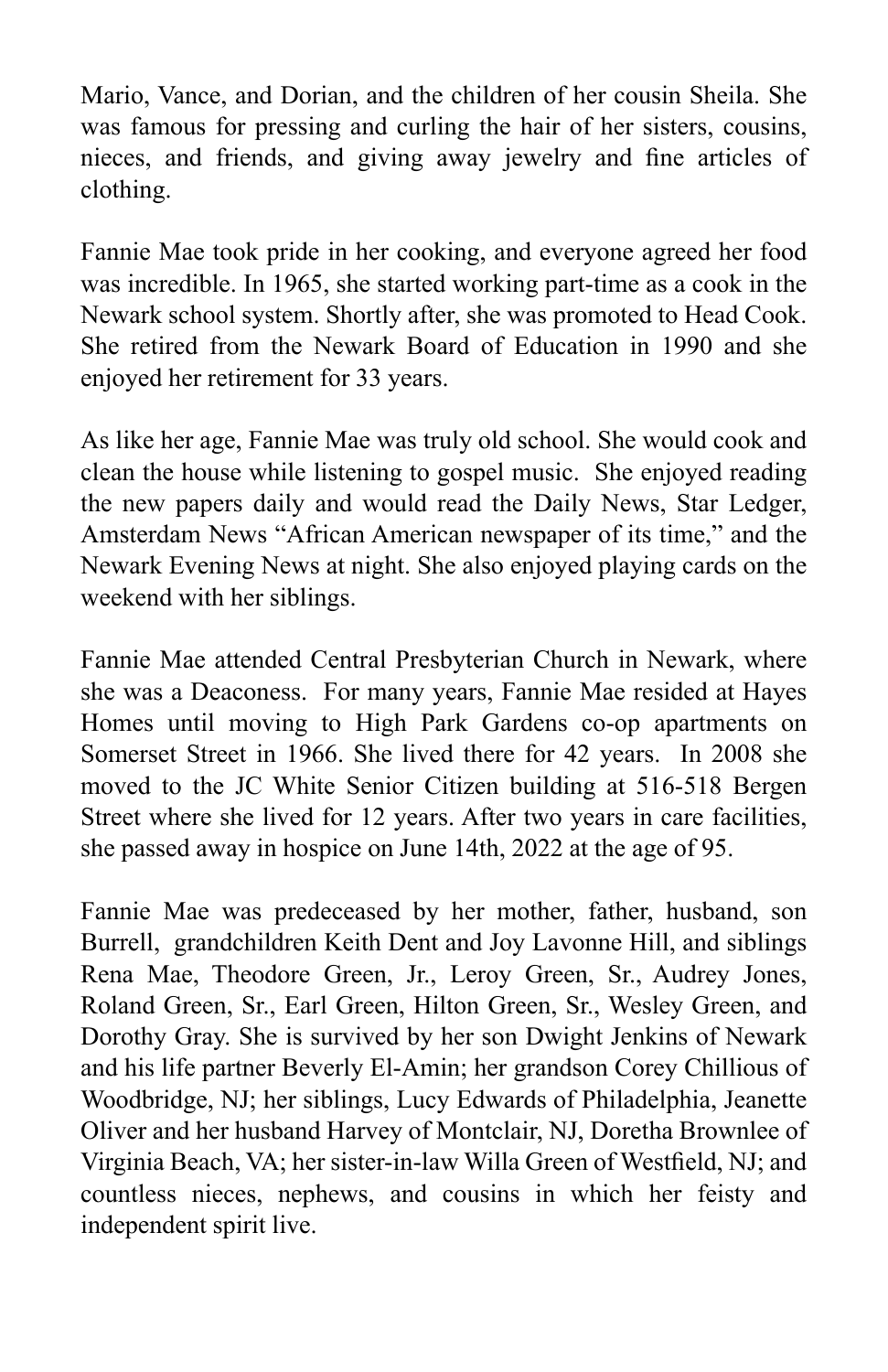Order of Service

Scripture Reading Old Testament New Testament Leah Brownlee Taylor

Solo Precious Lord Patrina Burgess

Prayer of Consolation

Hymn Patrina Burgess

Acknowledgements

**Obituary** Doreen Oliver

Remarks Denise Holland

Eulogy Pastor Betty J. Tom

Benediction Pastor Betty J. Tom

Recessional

Interment

Fairmount Cemetery Newark, New Jersey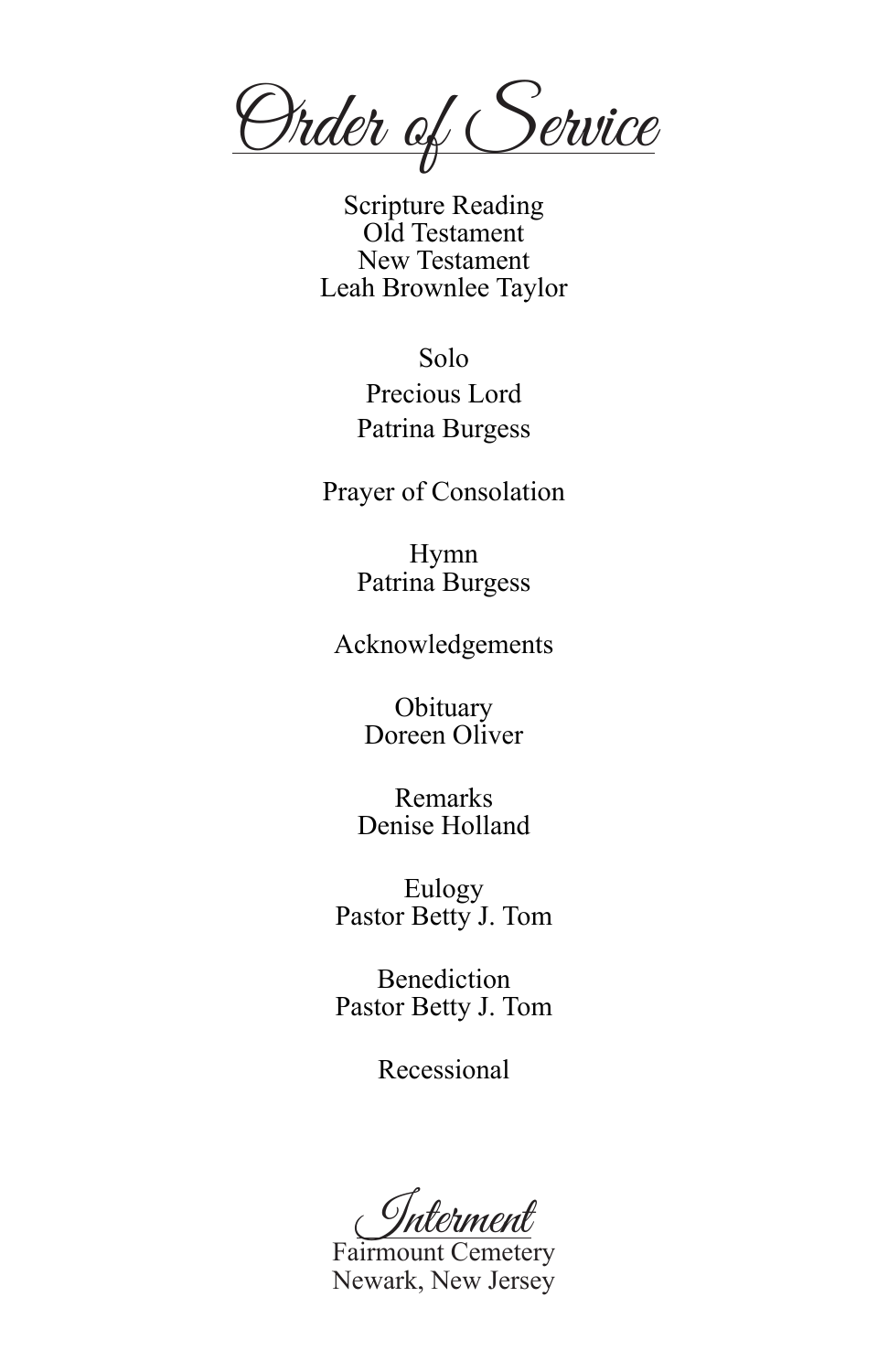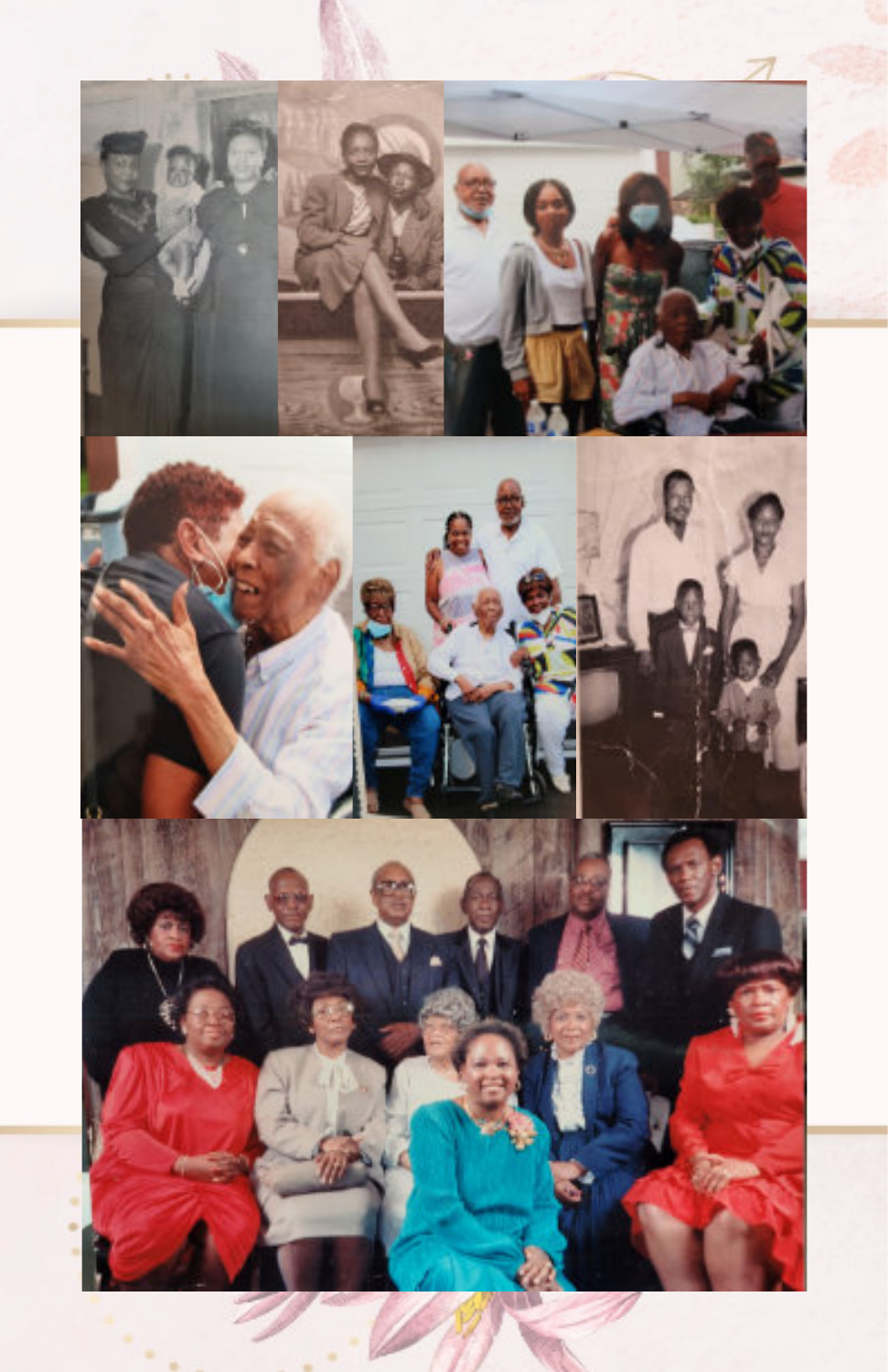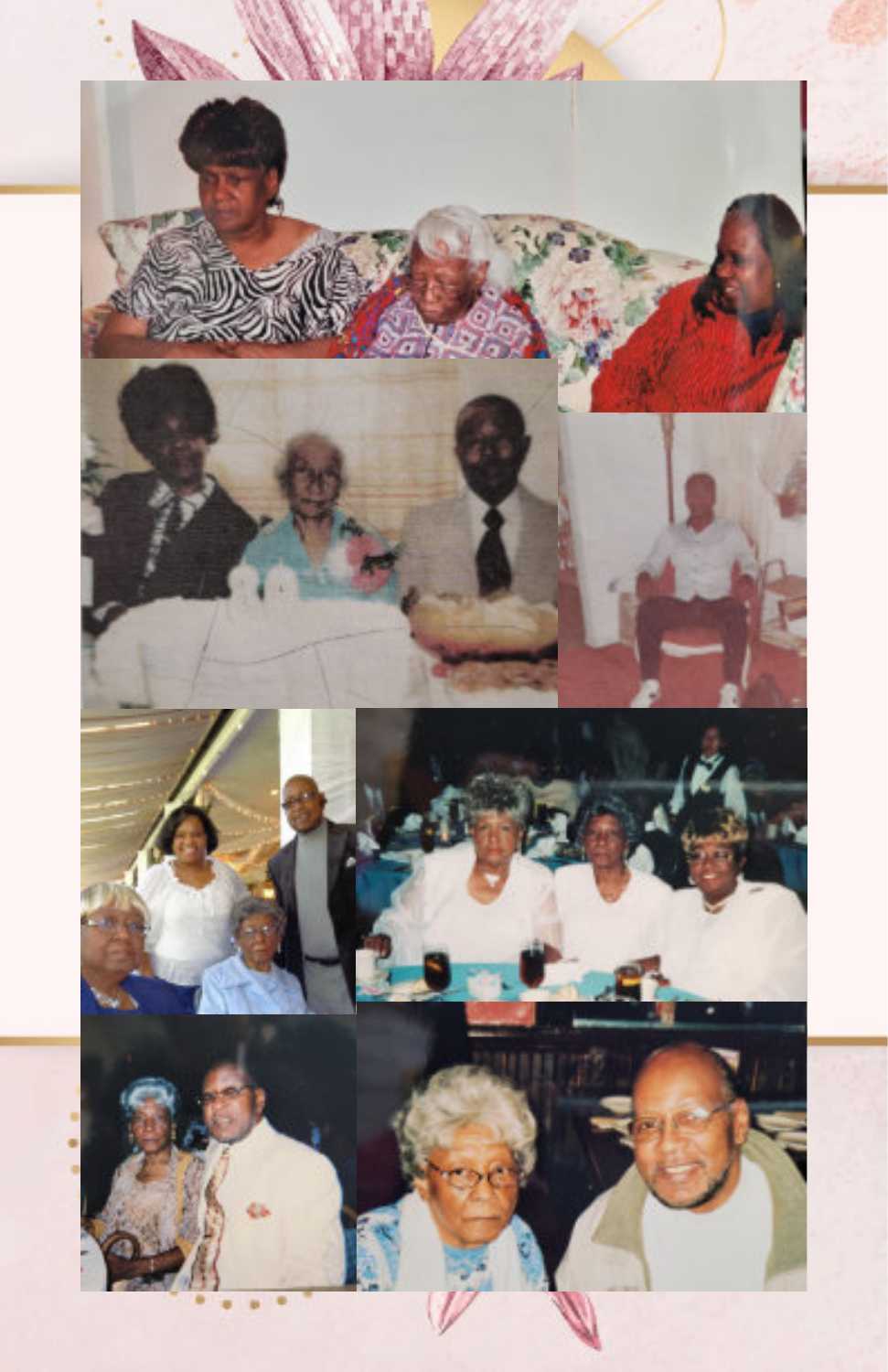